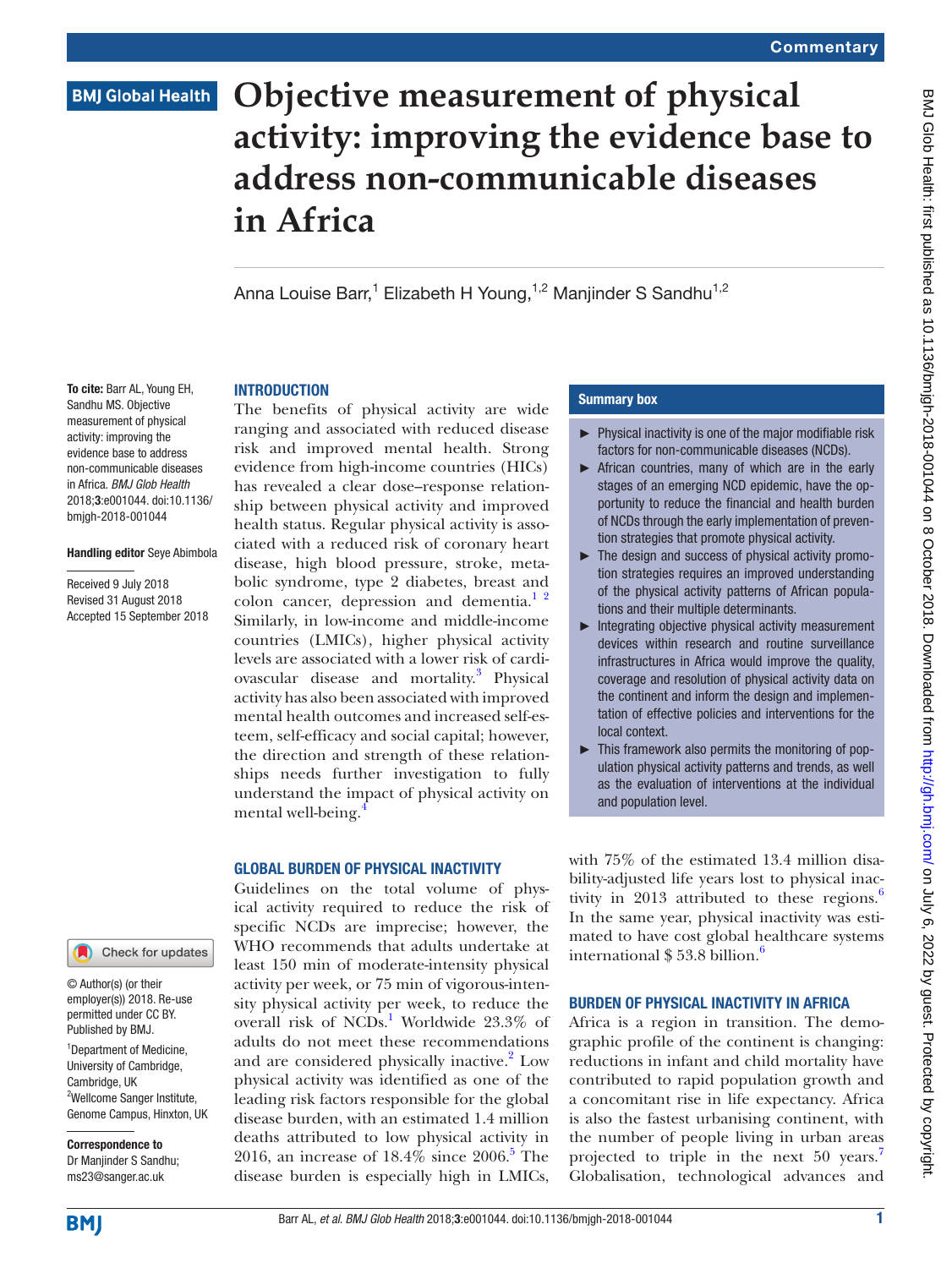economic development have all contributed to a trend towards sedentary lifestyles and the uptake of unhealthy behaviours on the continent. These demographic, social and environmental changes have led to an emerging NCD epidemic, complicated by an existing high prevalence and incidence of chronic infectious diseases such as tuberculosis, malaria and HIV. Physical activity is influenced by a complex interaction of biological, social and environmental factors. As such, the distribution and determinants of physical inactivity, and its relative contribution to the burden of NCDs, will likely differ within and between African countries at varying stages of economic development and with diverse sociocultural contexts. A meta-analysis of self-reported physical activity data from 22 African countries found 16% of men and 24% of women were physically inactive, which is comparable to prevalences reported in HICs.<sup>8</sup> However, the prevalence of physical inactivity varied between countries, ranging from 46.2% of men and 60.3% of women in Mali to 3.8% of men and 4.2% of women in Mozambique.<sup>8</sup> The source of this variation is not well understood, but differences in body mass index, perceptions of body image, socioeconomic status, urbanicity, safety, security and access to spaces that support physical activity are likely to be contributing factors.<sup>9-15</sup>

#### Methods to measure physical activity

Current epidemiological evidence on the physical activity patterns of African populations and their relationship to NCDs is largely based on self-report questionnaires and a small number of studies using objective measurement devices. While self-report questionnaires are the most popular tool used to measure physical activity, particularly at scale, their validity often tends to be moderateto-poor due to their reliance on participants accurately reporting their physical activity patterns.<sup>16</sup> Discrepancies have previously been found between objectively measured and self-reported data. In one study conducted in the Seychelles, Ghana and South Africa, all men reported accumulating over 60 min of moderate-to-vigorous physical activity per day; however, when compared with accelerometery data only 32%, 56% and 58% of men accumulated 30 min or more of physical activity per day in each respective country.[17](#page-2-10) The differences for women were even greater.<sup>17</sup> Furthermore, lower education may be associated with reduced reliability and validity estimates for certain physical activity measures in LMICs.<sup>1819</sup> Objective physical activity monitors, meanwhile, permit continuous data collection in real-life conditions at greater resolution for longer periods of time, improving the volume and accuracy of data available. Objective measurement devices, designed for academic purposes, have been used in large-scale population studies in HICs for over a decade, while commercial physical activity trackers and smart phone applications are increasingly being used in clinical trials and National Institutes of Health funded research. $^{20}$  $^{20}$  $^{20}$  An optional protocol for the objective

measurement of physical activity is being incorporated in the WHO STEPwise Approach to Chronic Disease Risk Factor Surveillance data collection tool, signalling the broad acceptance that these devices are an important resource in the epidemiologists' toolkit.

## Improving our evidence base through the objective measurement of physical activity

The limitations of self-report data currently restrict our ability to accurately characterise the dose–response relationship between physical activity and disease risk in these populations. Meanwhile, the technology of objective measurement devices is constantly evolving: manufacturers are continually refining device algorithms to improve activity pattern recognition, increasing our ability to delineate the health benefits of specific activities.<sup>[9](#page-2-8)</sup> Our knowledge of the social, biological and environmental determinants of physical activity in Africa, including the impact of urbanisation and economic development, is limited by the need for context-specific measures for these determinants and the paucity of longitudinal data to determine causation.[21](#page-2-13) Smart phone ownership in Africa is accelerating: a median of 33% reported owning a smart phone in 2018, with a 14%–15% increase in ownership reported in Senegal, South Africa and Ghana between 2015 and  $2017.<sup>22</sup>$  $2017.<sup>22</sup>$  $2017.<sup>22</sup>$  This and the increasing availability of commercial physical activity monitors presents an opportunity to harness physical activity data collected as users carry out their daily lives. $22$  With careful consideration of ethical, data privacy and security issues, these devices have the potential to facilitate routine surveillance and monitoring of population physical activity patterns and trends, as well as evaluating clinical, societal and environmental interventions at the individual and population level.

### Opportunity for intervention

The majority of African countries have a policy or strategy which addresses physical inactivity, but only 70% report that these are operational, $23$  and evidence of effectiveness is scarce, partly due to the limited surveillance of physical activity across the continent. Integrating active living and sports programmes within schools and work places is a strategy advocated by global policy makers and a recommended 'best buy' intervention for the prevention and control of the global NCD pandemic. $^{24}$  Likewise, creating environments which support the integration of physical activity into people's daily lives through active travel or leisure activity is highly recommended.<sup>[25](#page-3-0)</sup> However, evidence of effective and sustainable interventions to increase physical activity at the population level within these settings is limited. Furthermore, the observed benefits of such interventions may not transfer directly to the African context. The unprecedented, and often uncontrolled, growth in urbanisation on the continent calls for urgent and innovative urban planning policies that support an active population.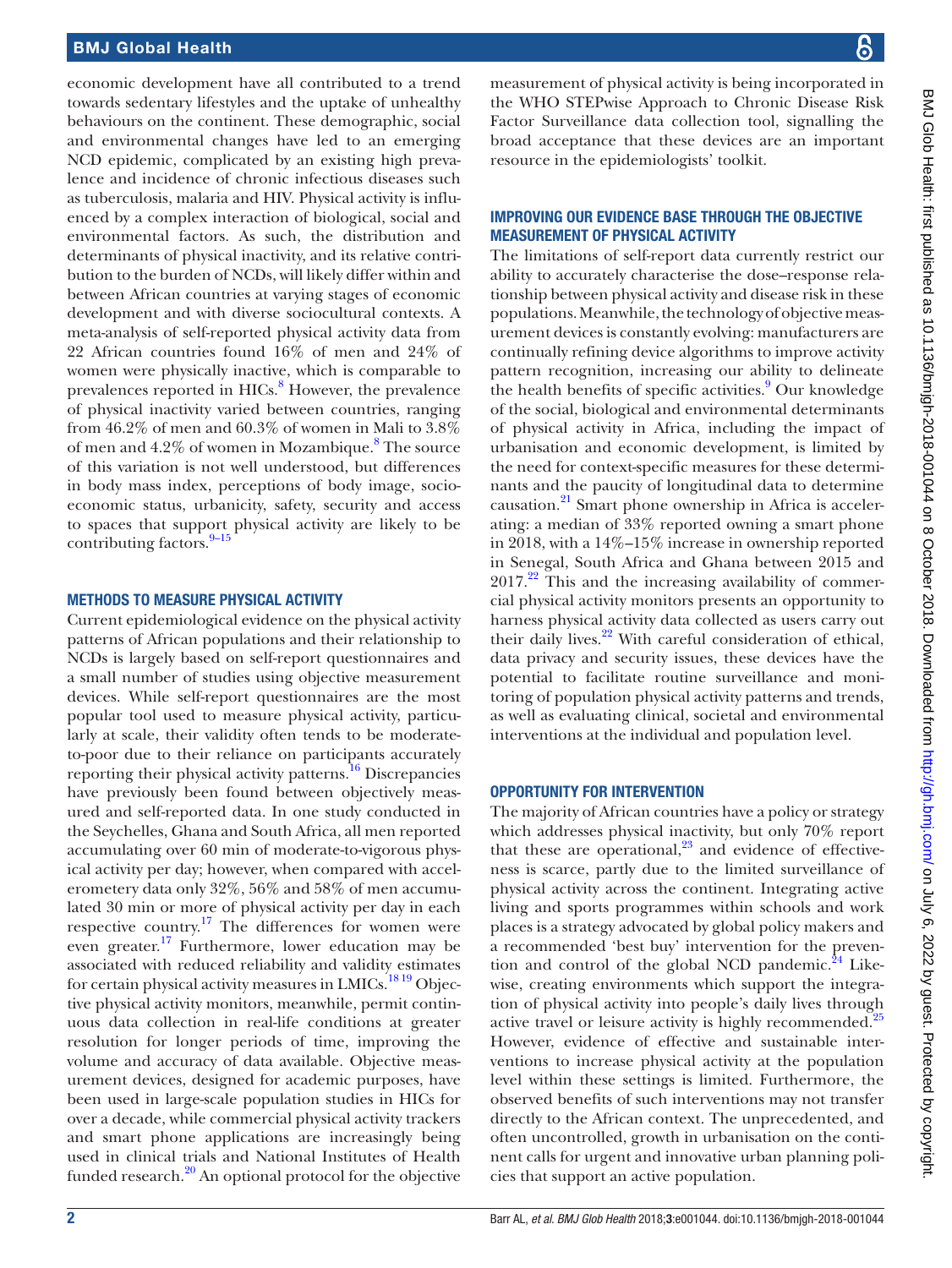Using context-specific data on population activity levels and their social and environmental determinants in the design and implementation of policies ensures they address the specific needs of populations in these regions. Similarly, integrating objective measurement of physical activity patterns and trends within research and surveillance infrastructure will be integral to improving the evidence base for policy development and the effective evaluation of these interventions at the population level. The success of such interventions will likely require engagement with education, commercial, urban planning, transportation, environmental and sports and recreation sectors. Consideration of individual-level factors such as wearer compliance and participation, as well as broader environmental issues such as climate, geography, safety and security will be necessary for the long-term sustainability of these interventions. $9^{12}$   $20$   $21$   $25$ Capacity building initiatives and financial support will also be integral to the widespread deployment of objective measurement devices. Finally, physical activity interventions should be integrated within a broader NCD prevention strategy addressing NCD risk factors such as diet, smoking and alcohol consumption.

#### **CONCLUSION**

African countries are in a position to reduce the financial and health burden of the burgeoning NCD epidemic through the early implementation of prevention strategies targeting modifiable risk factors such as physical inactivity. Encouraging populations to regularly undertake physical activity requires a cultural shift: the benefits of physical activity to health and well-being need to be valued by both individuals and civil society. Governments and industrial partners have a pivotal role to play in realising these societal changes by adopting social and environmental policies and interventions that promote physical activity. Investing in objective measurement tools and physical activity surveillance infrastructure would improve the quality and coverage of physical activity data and ensure that clinical and public health decision making is guided by the best available evidence.

Contributors ALB, EHY, MSS: conceived the commentary. ALB: drafted the manuscript. All authors were involved in the writing of the manuscript at revision stages and have read and approved the final version.

Funding This work was funded by <http://dx.doi.org/10.13039/100004440> Wellcome Trust (grant number: 206194), National Institute for Health Research Cambridge Biomedical Research Centre (UK) [http://dx.doi.org/10.13039/](http://dx.doi.org/10.13039/501100000265) [501100000265](http://dx.doi.org/10.13039/501100000265) and the African Partnership for Chronic Disease Research (Medical Research Council UK partnership grant number MR/K013491/1).

Competing interests None declared.

Patient consent Not required.

Provenance and peer review Not commissioned; externally peer reviewed.

Data statement No data to share.

Open access This is an open access article distributed in accordance with the Creative Commons Attribution 4.0 Unported (CC BY 4.0) license, which permits others to copy, redistribute, remix, transform and build upon this work for any purpose, provided the original work is properly cited, a link to the licence is given,

BMJ Global Health and indication of whether changes were made. See: [http://creativecommons.org/](http://creativecommons.org/licenses/by/4.0)

**REFERENCES** 

[licenses/by/4.0](http://creativecommons.org/licenses/by/4.0)

- <span id="page-2-0"></span>1. World Health Organization. *Global recommendations on physical activity for health*. Geneva: WHO, 2010.
- <span id="page-2-3"></span>2. Sallis JF, Bull F, Guthold R, *et al*. Progress in physical activity over the olympic quadrennium. *[Lancet](http://dx.doi.org/10.1016/S0140-6736(16)30581-5)* 2016;388:1325–36.
- <span id="page-2-1"></span>3. Lear SA, Hu W, Rangarajan S, *et al*. The effect of physical activity on mortality and cardiovascular disease in 130 000 people from 17 high-income, middle-income, and low-income countries: the PURE study. *[Lancet](http://dx.doi.org/10.1016/S0140-6736(17)31634-3)* 2017;390:2643–54.
- <span id="page-2-2"></span>Mason OJ, Holt R. Mental health and physical activity interventions: a review of the qualitative literature. *[J Ment Health](http://dx.doi.org/10.3109/09638237.2011.648344)* 2012;21:274–84.
- <span id="page-2-4"></span>5. Vos T, Abajobir AA, Abate KH, *et al*. Global, regional, and national incidence, prevalence, and years lived with disability for 328 diseases and injuries for 195 countries, 1990-2016: a systematic analysis for the global burden of disease study 2016. *[Lancet](http://dx.doi.org/10.1016/S0140-6736(17)32154-2)* 2017;390:1211–59.
- <span id="page-2-5"></span>6. Ding D, Lawson KD, Kolbe-Alexander TL, *et al*. The economic burden of physical inactivity: a global analysis of major noncommunicable diseases. *[Lancet](http://dx.doi.org/10.1016/S0140-6736(16)30383-X)* 2016;388:1311–24.
- <span id="page-2-6"></span>7. UN-Habitat. *Sustainable urban development in Africa*. Kenya: United Nations Human Settlements Programme, 2015.
- <span id="page-2-7"></span>8. Guthold R, Louazani SA, Riley LM, *et al*. Physical activity in 22 African countries: results from the World Health Organization STEPwise approach to chronic disease risk factor surveillance. *[Am J](http://dx.doi.org/10.1016/j.amepre.2011.03.008)  [Prev Med](http://dx.doi.org/10.1016/j.amepre.2011.03.008)* 2011;41:52–60.
- <span id="page-2-8"></span>9. Oyeyemi AL, Adegoke BO, Sallis JF, *et al*. Perceived crime and traffic safety is related to physical activity among adults in Nigeria. *[BMC](http://dx.doi.org/10.1186/1471-2458-12-294)  [Public Health](http://dx.doi.org/10.1186/1471-2458-12-294)* 2012;12:294.
- 10. McHiza ZJ, Goedecke JH, Lambert EV. Intra-familial and ethnic effects on attitudinal and perceptual body image: a cohort of South African mother-daughter dyads. *[BMC Public Health](http://dx.doi.org/10.1186/1471-2458-11-433)* 2011;11:433.
- 11. Cappuccio FP, Kerry SM, Adeyemo A, *et al*. Body size and blood pressure: an analysis of Africans and the African diaspora. *[Epidemiology](http://dx.doi.org/10.1097/EDE.0b013e31815c4d2c)* 2008;19:38–46.
- 12. Smit W, de Lannoy A, Dover RV, *et al*. Making unhealthy places: The built environment and non-communicable diseases in Khayelitsha, Cape Town. *[Health Place](http://dx.doi.org/10.1016/j.healthplace.2016.04.006)* 2016;39:196–203.
- 13. Riha J, Karabarinde A, Ssenyomo G, *et al*. Urbanicity and lifestyle risk factors for cardiometabolic diseases in rural Uganda: a crosssectional study. *[PLoS Med](http://dx.doi.org/10.1371/journal.pmed.1001683)* 2014;11:e1001683.
- 14. Atkinson K, Lowe S, Moore S. Human development, occupational structure and physical inactivity among 47 low and middle income countries. *[Prev Med Rep](http://dx.doi.org/10.1016/j.pmedr.2015.11.009)* 2016;3:40–5.
- 15. Allen L, Williams J, Townsend N, *et al*. Socioeconomic status and non-communicable disease behavioural risk factors in low-income and lower-middle-income countries: a systematic review. *[Lancet](http://dx.doi.org/10.1016/S2214-109X(17)30058-X)  [Glob Health](http://dx.doi.org/10.1016/S2214-109X(17)30058-X)* 2017;5:e277–e289.
- <span id="page-2-9"></span>16. Helmerhorst HJ, Brage S, Warren J, *et al*. A systematic review of reliability and objective criterion-related validity of physical activity questionnaires. *[Int J Behav Nutr Phys Act](http://dx.doi.org/10.1186/1479-5868-9-103)* 2012;9:103.
- <span id="page-2-10"></span>17. Dugas LR, Bovet P, Forrester TE, *et al*. Comparisons of intensityduration patterns of physical activity in the US, Jamaica and 3 African countries. *[BMC Public Health](http://dx.doi.org/10.1186/1471-2458-14-882)* 2014;14:882.
- <span id="page-2-11"></span>18. Bull FC, Maslin TS, Armstrong T. Global physical activity questionnaire (GPAQ): nine country reliability and validity study. *[J](http://www.ncbi.nlm.nih.gov/pubmed/20101923)  [Phys Act Health](http://www.ncbi.nlm.nih.gov/pubmed/20101923)* 2009;6:790–804.
- 19. Craig CL, Marshall AL, Sjöström M, *et al*. International physical activity questionnaire: 12-country reliability and validity. *[Med Sci](http://dx.doi.org/10.1249/01.MSS.0000078924.61453.FB)  [Sports Exerc](http://dx.doi.org/10.1249/01.MSS.0000078924.61453.FB)* 2003;35:1381–95.
- <span id="page-2-12"></span>20. Wright SP, Hall Brown TS, Collier SR, *et al*. How consumer physical activity monitors could transform human physiology research. *[Am J](http://dx.doi.org/10.1152/ajpregu.00349.2016)  [Physiol Regul Integr Comp Physiol](http://dx.doi.org/10.1152/ajpregu.00349.2016)* 2017;312:R358–R367.
- <span id="page-2-13"></span>21. Oyeyemi AL, Conway TL, Adedoyin RA, *et al*. Construct validity of the neighborhood environment walkability scale for Africa. *[Med Sci](http://dx.doi.org/10.1249/MSS.0000000000001131)  [Sports Exerc](http://dx.doi.org/10.1249/MSS.0000000000001131)* 2017;49:482–91.
- <span id="page-2-14"></span>22. Poushter JBC, Chwe H, 2018. Smartphone ownership on the rise in emerging economies Washington: Pew Research Center. [http://](http://www.pewglobal.org/2018/06/19/2-smartphone-ownership-on-the-rise-in-emerging-economies/) [www.pewglobal.org/2018/06/19/2-smartphone-ownership-on-the](http://www.pewglobal.org/2018/06/19/2-smartphone-ownership-on-the-rise-in-emerging-economies/)[rise-in-emerging-economies/](http://www.pewglobal.org/2018/06/19/2-smartphone-ownership-on-the-rise-in-emerging-economies/)
- <span id="page-2-15"></span>23. World Health Organization. *Assessing national capacity for the prevention and control of noncommunicable diseases: report of the 2015 global survey*. Geneva: WHO, 2015.
- <span id="page-2-16"></span>24. World Health Organization. *Tackling NCDs: 'best buys' and other recommended interventions for the prevention and control of noncommunicable diseases*. Geneva: WHO, 2017.